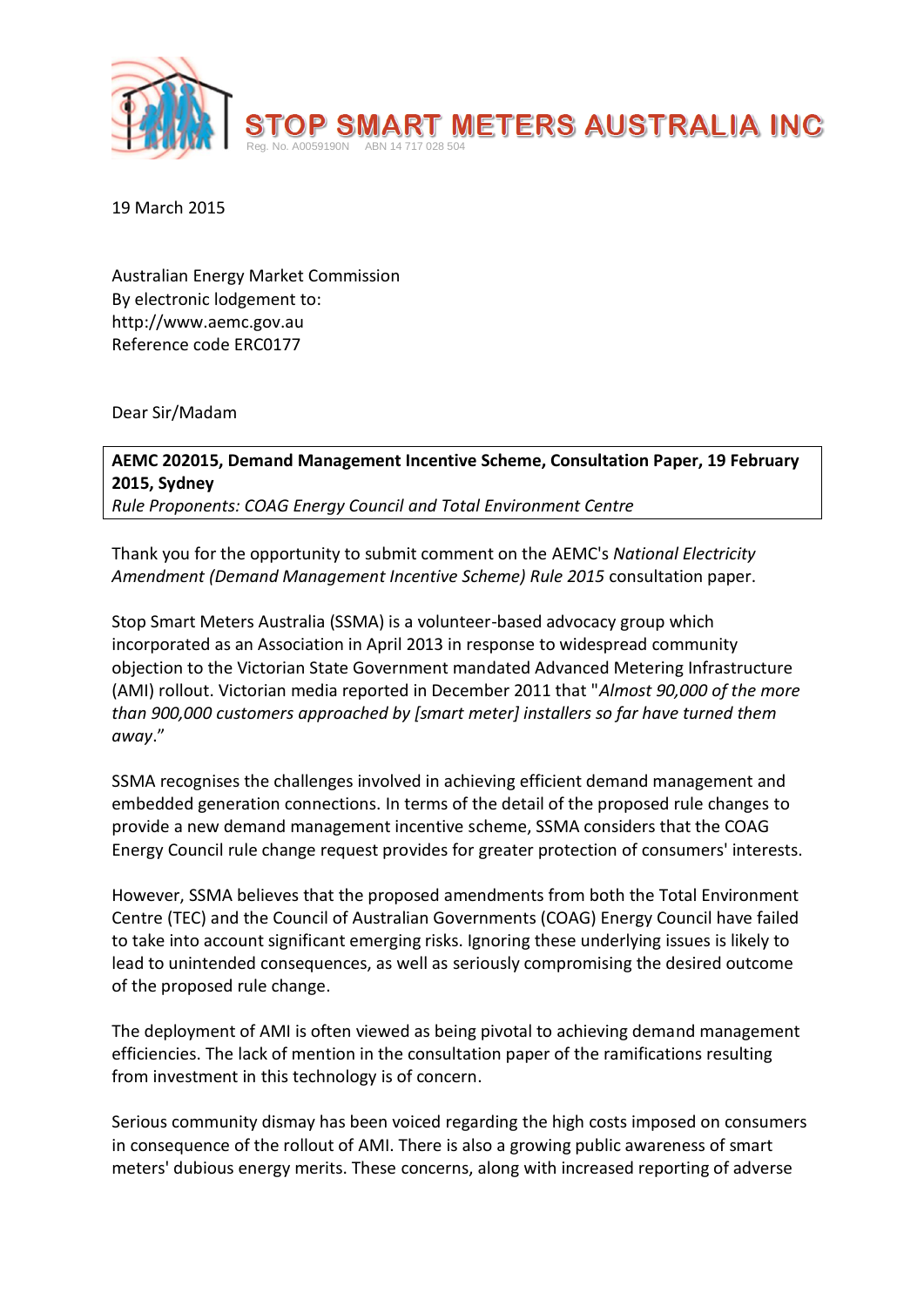health effects alleged to be the result of exposure to wireless smart meters' pulsed microwave emissions, and emerging data privacy, fire and security issues, has led to growing worldwide disillusion regarding the benefits of wireless smart meters and their ability to contribute to energy efficiency. In Victoria, it has also led to the formation of a political party ('People Power Victoria – No Smart Meters') which contested the 2014 state election.

# **Proposed rule changes fail to meet objectives of the National Electricity Objective**

As stated in the guidelines, the AEMC must apply a rule making 'test' such that it is satisfied the proposed rule change request is likely to contribute to the achievement of the National Electricity Objective (NEO). Specifically, the National Electricity Law (NEL) states that:

'The objective of this Law is to promote efficient investment in, and efficient operation and use of, electricity services for the long term interests of consumers of electricity with respect to:

- (a) price, quality, safety, reliability and security of supply of electricity; and
- (b) the reliability, safety and security of the national electricity system.'

## **SSMA contends that the proposed rule change requests from both bodies have failed to address emerging price, safety and security of supply issues.**

Specifically, SSMA believes that, in order to effectively protect consumers' interests, a demand management incentive scheme should only provide incentives for projects which do NOT encourage, either explicitly or implicitly, reliance on wireless technology. SSMA also believes that it is important that mechanisms are put in place to ensure cross-subsidization of projects is not incurred by households which are not in a position to respond to pricing signals.

# **Investment in AMI leads to increased costs of electricity for consumers**

The Victorian experience with the rollout of smart meters exemplifies the hefty costs associated with implementing technology designed to 'save' money. Victorian electricity customers, including small businesses, have been levied an annual charge, since January 2010, to pay for the State Government mandated rollout of smart meters, whether or not a smart meter has been installed, and whether or not the meter is functioning as a smart meter. The AER approved AMI charge for 2015 ranges from \$109.40 to over \$400, depending on which catchment area customers are in, and meter type (AER 2014, p. 35). These additional charges have significantly added to consumers' cost of electricity.

According to Deloitte's advanced metering infrastructure cost benefit analysis, submitted to the Victorian Department of Treasury and Finance on 2 August 2011, over the 2008-28 timeperiod the "*Victorian AMI Program will result in net costs to customers of \$319 million (NPV at 2008)*" (Deloitte 2011, p. 7). If this net cost of the rollout to customers were expressed in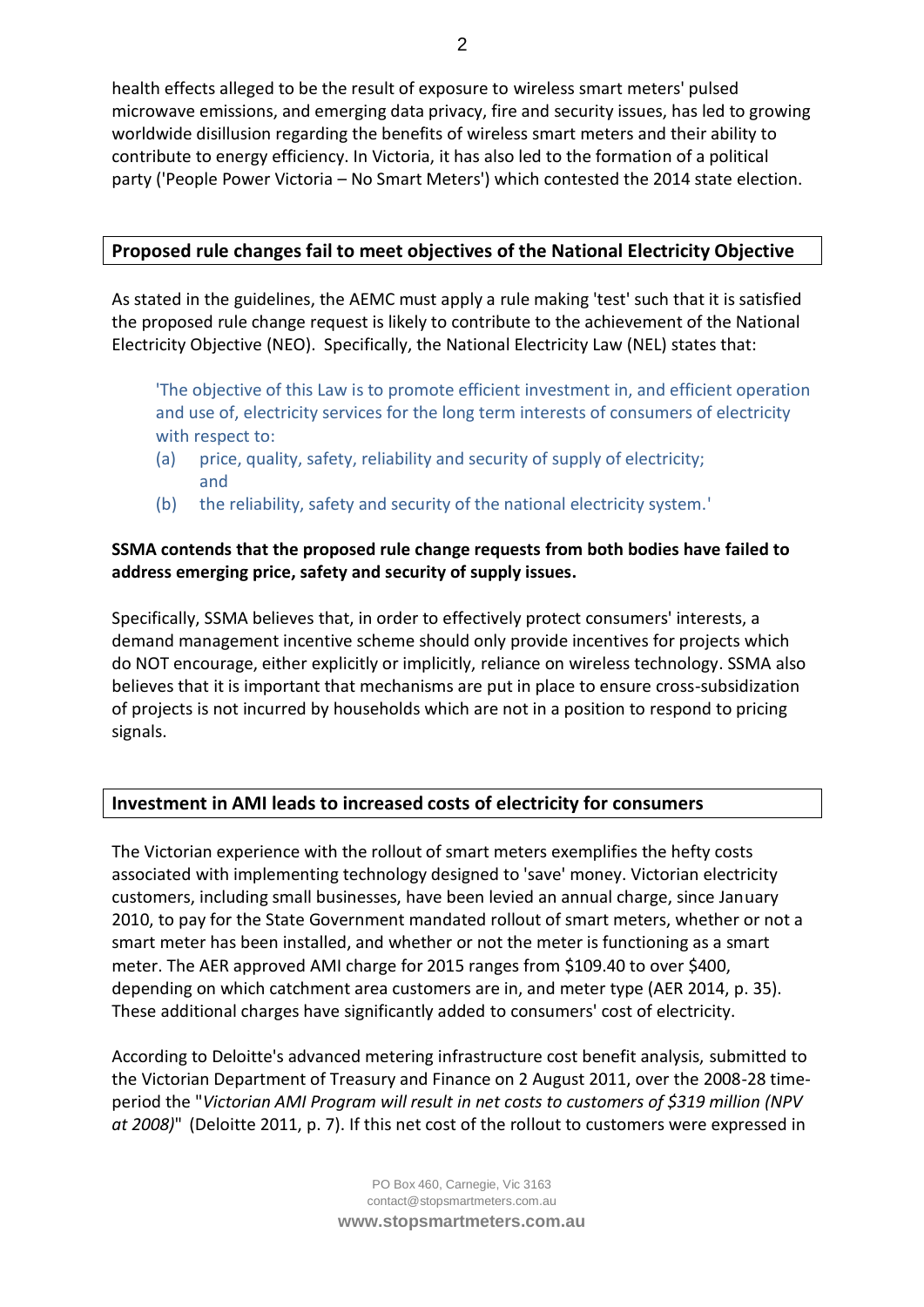current dollars, and if the figure were to be updated to incorporate subsequent cost passthroughs approved by the AER, the cost is significantly higher.

SSMA contends that even this amended result understates the magnitude of costs. Deloitte's cost-benefit analysis was fundamentally flawed as it overstated the value of customer benefits whilst downplaying the economic ramifications of emerging issues.

Deloitte's analysis also confined itself to focusing on the costs and benefits to Victorian electricity customers. As such, it did not include *"costs incurred by the Victorian Government, Australian Energy Regulator or consumer advocacy groups, noting that most of these costs are passed onto taxpayers. In addition, we have not included costs incurred by electricity retailers in preparing for and implementing AMI data and processes*" (Deloitte 2011, p. 40). In SSMA's opinion, given the significant ancillary expenditure that the AMI program has given rise to, these costs should have been factored in.

NSTAR Electric Company and Western Massachusetts Electric Company succinctly expressed the lack of benefit for consumers who transition to smart meters in the initial comments of their filed response to an investigation into the modernisation of the electric grid, stating "*For customers who will pay the price of this system [AMI], there is no rational basis for this technology choice*" (NSTAR Electric Company and Western Massachusetts Electric Company 2014, p. ii).

The deployment of AMI causes consumers' electricity prices to increase due to a number of factors. These include:

# **I. Costs associated with replacing electro-mechanical meters with electronic meters**

Smart meter technology represents a radical departure from the simple electro-mechanical architecture of traditional accumulation meters. Smart meters have a vastly shorter effective life in view of their electronic components. In Victoria, electricity distributors struggled to obtain 15 year warranties on their AMI meters (Deloitte 2011, p. 48). The likelihood that functionality will need to be altered, or enhanced, is also likely to lead to the need to frequently swap over technology. This means that a transition to smart meters results in consumers being locked into paying for ongoing hardware, firmware and software upgrades.

# **II. Possible future cost of migrating AMI to new radiofrequency bandwidth**

The allocation of the radiofrequency bandwidth currently utilised in Australia for mesh networked (mesh networks currently being the favoured technology in Australia for AMI) wireless smart meters' transmissions is also far from being a 'settled' issue. Existing consumers with smart meters are likely to be subjected to significant costs if bandwidth for smart meter transmissions is re-allocated.

The Australian Communications and Media Authority (ACMA) raised the possibility in 2011 of moving these transmissions, which are currently in the 915 MHz to 928 MHz band, to the 928 MHz to 933 MHz band, due to overcrowding in the current segment, and the likelihood that smart meter communications will interfere with other users (ACMA 2011, p. 45).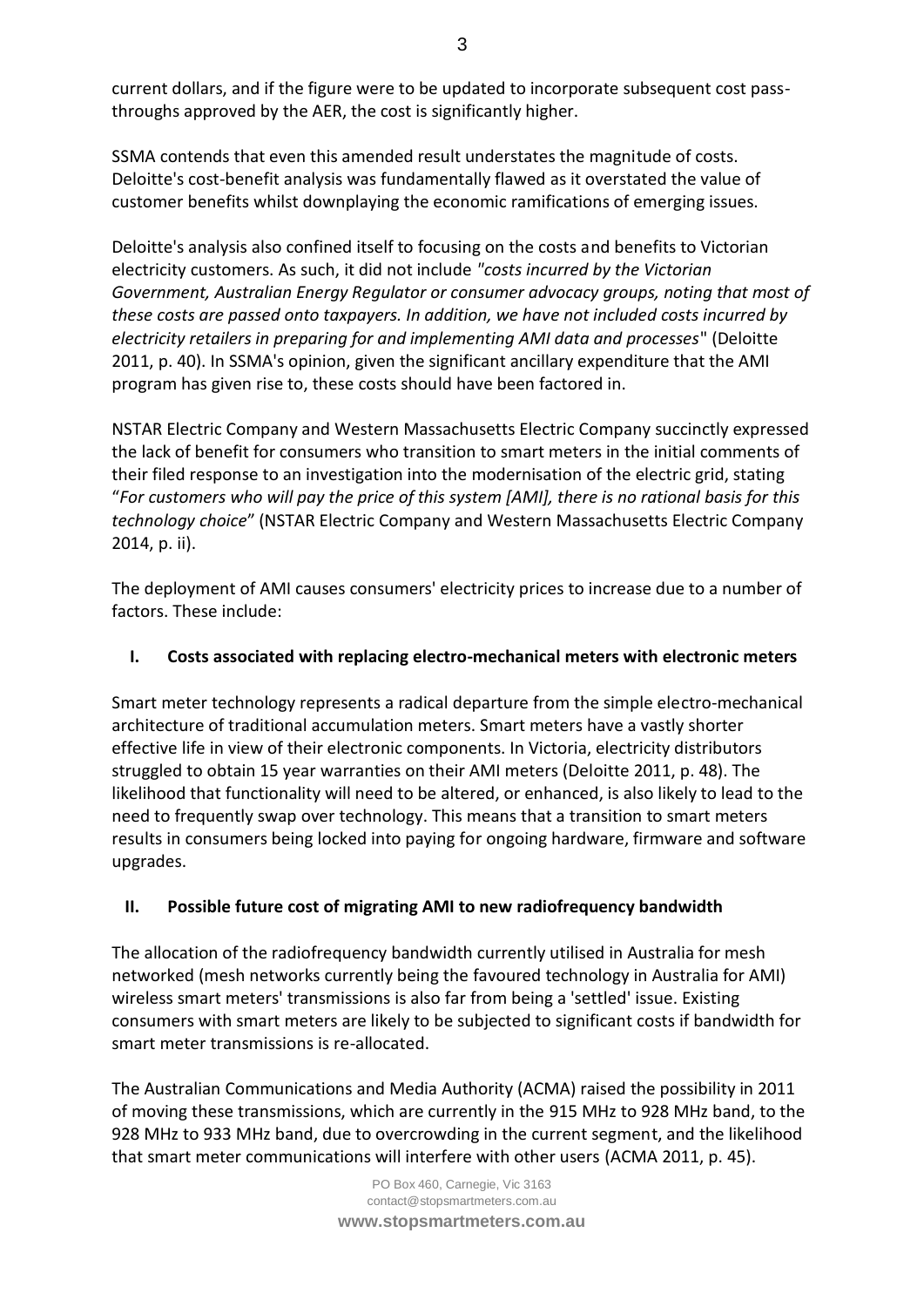Examples of other applications using the 915 MHz to 928 MHz band include movement detectors, video surveillance, wireless loudspeakers, wireless microphones, alarm systems and cordless phones (ACMA 2011, p. 24). SSMA has also received anecdotal evidence that AMI has caused interference with mobile phone transmissions in areas with marginal mobile phone reception.

The ACMA stated that it is possible that the level of interference caused by mesh smart meters could become unacceptable. The ACMA also pointed out that use of this band *"is authorised on a 'no interference, no protection' basis. Therefore, services in this spectrum have no quality-of-service guarantees"* (ACMA 2011, p. 45, emphasis added).

The Energy Networks Association (ENA) pointed out in their response to the ACMA's proposal that "*If the ACMA were to prevent existing users of the 915–928 MHz band from operating mesh radio networks in this band, there would be significant unforeseen costs for utilities that have deployed/ are deploying in this band.*" They also stated that there is "*considerable uncertainty regarding the technical feasibility of this option [moving to the 928 MHz to 933 MHz band], with initial indications of a negative impact on the performance of the mesh radio hardware and the backhaul communications infrastructure*" (ENA 2011, p. 4).

The likelihood is that consumers will be the ones who end up paying for this additional expenditure, in addition to other costs of rolling out AMI. As stated by Doug Houseman, in an article titled '*Who benefits from AMI?*' contained in Appendix B of an advanced metering infrastructure cost benefit analysis report prepared for the Victorian Government, "*In the end of course the customer will ultimately pay the cost – they always do*" (Deloitte 2011, Appendix B).

### **III. Cost of deploying AMI in sparsely populated regions**

In Victoria, the technical barriers to deployment in rural areas have led to increased costs for both of the distributors deploying smart meter networks in rural areas. It is likely that consumers will be the ones who end up paying for this additional expenditure.

Powercor, which opted for a mesh smart meter network, has increasingly invested in additional infrastructure, such as external antennas, in an effort to overcome the difficulties of providing communications in areas where there are a limited number of smart meters and where there are barriers to communication, such as trees and hills. More than one year after the date that the rollout was supposed to have been completed, this has resulted in a number of smart meters still being unable to join the network. In areas where there are technical barriers, the costs of joining smart meters to the network are likely to be considerably higher than elsewhere, making it harder to justify their inclusion.

AusNet Services, which is the other distributor in Victoria servicing rural consumers, has fared even worse. AusNet Services opted for a WiMAX solution for its smart meter deployment. Choice of this technology resulted in 43% of its network still unable to communicate more than eight months after the original mandated completion date for the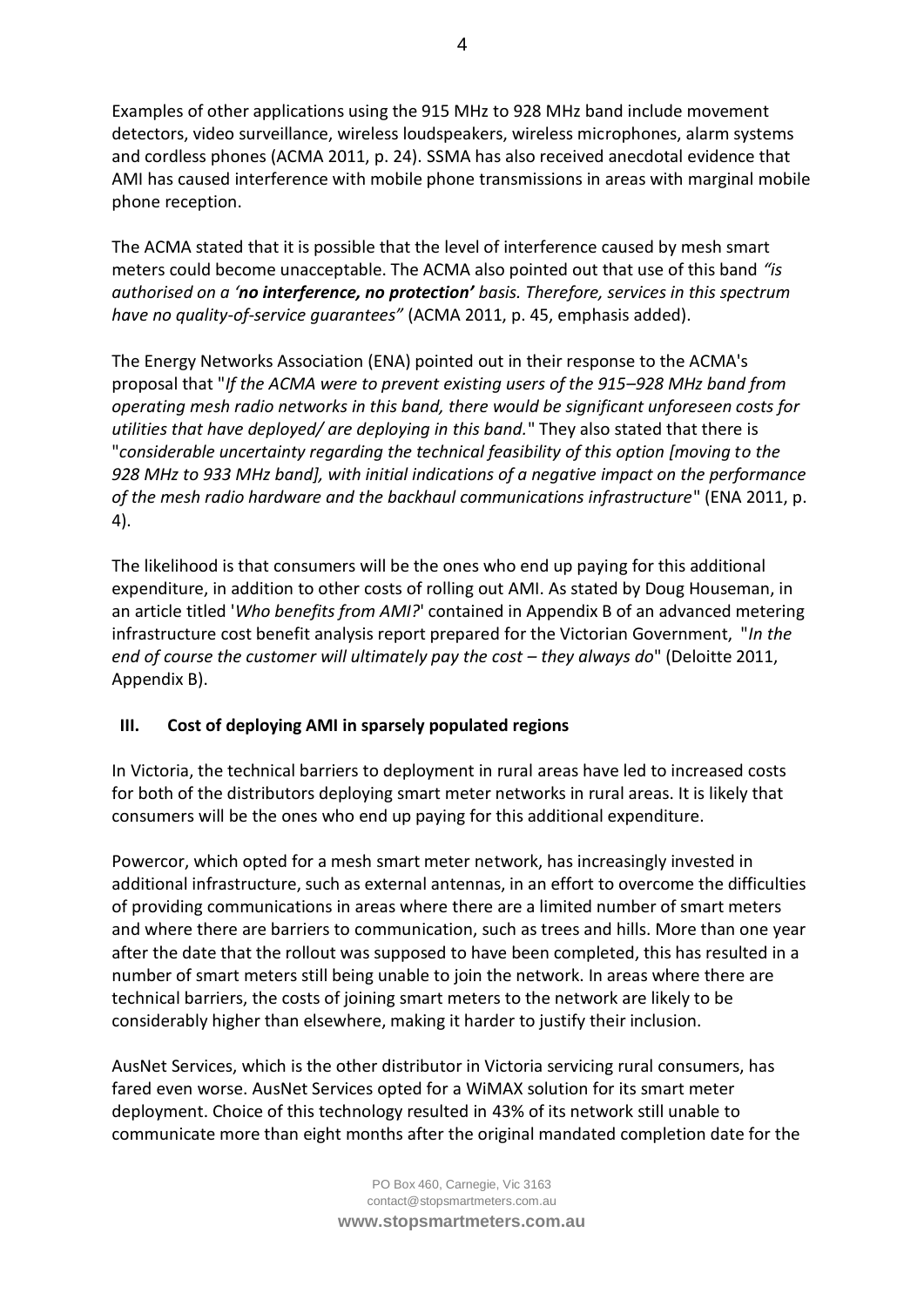rollout. AusNet Services estimated it would require \$175 million dollars to remediate the situation, according to its advice to the Australian Stock Exchange (AusNet Services 2014).

# **IV. Cost to consumers of installing new household wiring to accommodate AMI**

There is evidence that the high frequencies transmitted by smart meters may couple on to household wiring, given the close proximity of meters to conductive wiring. Isotrope Wireless's *Report on Examination of Selected Sources of Electromagnetic Fields at Selected Residences in Hastings-on-Hudson* concluded that it is likely that some of the microwave signal from smart meters is being conducted into residences by this means (Isotrope Wireless 2013).

Sage and Biergiel stated in *Wireless Smart Meters and Potential for Electrical Fires* that household wiring is not designed to carry the high frequency harmonics generated by "*very short, very high intensity wireless emissions*". The higher frequency means more energy, equating to greater heat, which could also lead to a fire situation if there is compromised wiring at any point within a house (Sage & Biergiel 2010). The possibility arises that the fire may occur a substantial period of time after the smart meter is installed, and at some distance from the smart meter itself.

The Victorian Government claims that, on the contrary, the AMI rollout has "*uncovered and rectified more than 20,000 pre-existing electrical defects in Victorian homes since the smart meter rollout began in 2009 – potentially saving property and lives at risk from faulty switchboards and unsafe wiring that may otherwise have remained undetected*" (State Government of Victoria 2015). However, replacing existing wiring is a costly exercise. The question must be asked as to whether consumers should be forced to upgrade in order to accommodate technology which is placing heavier demands on household wiring.

Anecdotally, there have also been a large number of reports of appliances, such as computers, dishwashers and ovens, failing following the installation of smart meters (Collier 2011). This gives support to the claims that wireless smart meters are, as an unintended byproduct, creating high frequencies on household wiring. Although in some instances consumers are receiving compensation from power distributors, failure of household assets following the installation of a smart meter has been a source of considerable frustration for households.

# **V. Costs associated with smart meter recalls due to fire issues**

There have been a number of reports around the world regarding wireless smart meters' propensity to catastrophic failure. In 2014, the Saskatchewan government ordered the replacement of 105,000 smart meters, in a recall that could cost \$15 million dollars Canadian (CBC 2014).

It was also reported last year that 70,000 smart meters were being replaced in Portland, USA due to fire risk (Sickinger 2014) and 10,500 smart meters were being replaced in Florida following fires related to smart meters (Metering International 2014).

Again, it is likely that consumers will be the ones to bear the cost of recalls in such instances.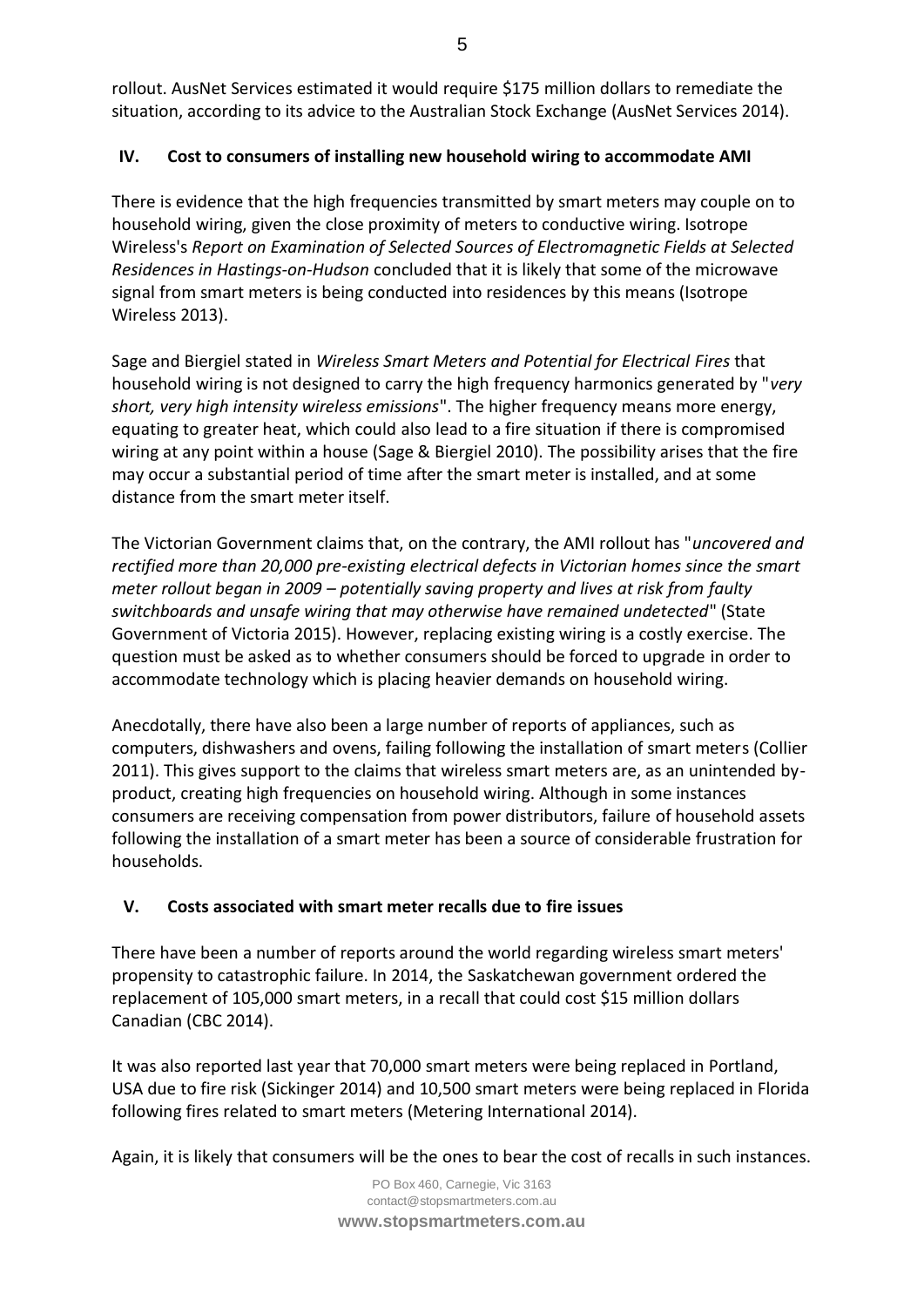## **Investment in AMI creates health and safety issues**

SSMA believes that, in order for the AEMC to satisfy itself that a demand management scheme complies with the National Electricity Law's requirement to promote efficient investment, operation and use of electricity services for the long term interests of electricity consumers, consideration needs to be given to the choice of technology underpinning any such scheme.

Some of the issues regarding schemes reliant on wireless technology follow:

## **I. Increased cancer risk due to exposure to wireless technology**

The World Health Organization classified radiofrequency electromagnetic fields as being a Group 2B carcinogen, that is, as being possibly carcinogenic to humans, in 2011. It appears likely that this classification will be upgraded to a probable carcinogen (Group 2A) in the future, given mounting evidence from scientific studies.

For instance, a recent study commissioned by the German *Federal Office for Radiation Protection* concluded that carcinogen-induced tumour rates were significantly higher when the animals were exposed to electromagnetic fields which were *significantly below existing exposure limits* for users of mobile phones (Lerchl et al. 2015). Wireless smart meters and smart meter infrastructure fall into the same classification.

In addition, radiation from wireless smart meters occurs 24/7. According to information which Californian-based utility Pacific Gas and Electric (PG&E) was required to file in court, scheduled readings of six times per day result in a median of **9,600 transmissions per day at each meter (**Pacific Gas and Electric Company 2011)**.** A worst case scenario results in **190,000 transmissions per day**. PG&E use the same technology (from Silver Spring Networks) as deployed by Powercor, CitiPower, Jemena and United Energy in Victoria, and by Western Power in WA for its Solar City trial (Silver Spring Networks 2015).

Results obtained in a study conducted by the Australian Radiation Protection and Nuclear Safety Agency's, titled *ARPANSA Preliminary Measurements of Radiofrequency Transmissions from a Mesh Radio Smart Meter* (Wijayasinghe & Karipidis 2013)*,* support PG&E's filed data, although the ARPANSA study measured transmissions at a single smart meter, as opposed to the 88,000 deployed meters referenced by PG&E.

# **II. Other health risks as a result of exposure to wireless technology**

Written evidence submitted to the UK Parliament in 2013 attested to the fact that the pulsed radiation from smart meters has resulted in thousands of health complaints worldwide. More than 10,000 health-related complaints were submitted to the California Public Utilities Commission alone, and included personal testimonies from medical doctors, psychotherapists and nurses regarding their own symptoms (Stop Smart Meters! 2013).

SSMA is in receipt of in excess of 250 (unsolicited) reports alleging a variety of adverse symptoms, some of which have been life-threatening, as a result of exposure to smart meter emissions. This cohort is viewed as being the 'tip of the iceberg'. The majority of the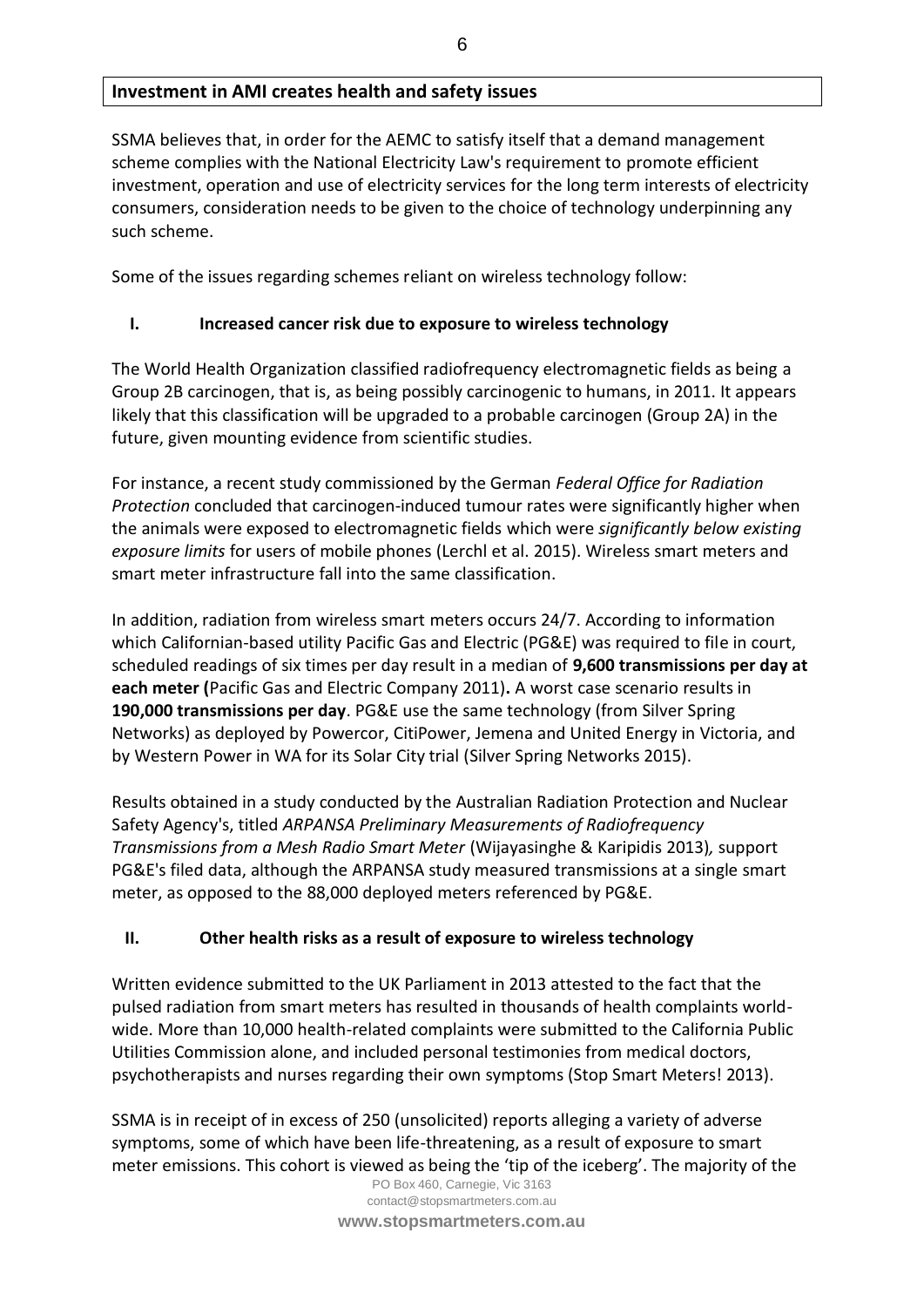population and medical fraternity have no previous experience, nor training, in identifying biological changes as a result of increased radiation exposure and are unlikely to link the rollout of AMI technology with the symptoms which have been triggered. The emissions from Victoria's smart meters appear to have caused the exacerbation of existing symptoms, as well as triggering new symptoms in parts of the population that had not previously exhibited sensitivities to wireless technology.

The impact on people's lives has been profound in some cases, resulting in high personal costs for the people and their families, as well as the community. Outcomes which SSMA has been advised of include a number of cases where people have ceased employment as a direct result of smart meters, have undergone unnecessary medical procedures, have ended up being hospitalised, have outlaid many thousands of dollars to partially shield their homes from smart meter emissions, are no longer able to access parts of their homes and gardens, and the relocation of families interstate to escape the emissions.

A PubMed-listed, peer-reviewed study of 92 Victorian cases offers the hypothesis that "*some people can develop symptoms from exposure to the radiofrequency fields of wireless smart meters*" (Lamech 2014, p. 38). The study's conclusions point to the "*possibility that smart meters may have unique characteristics that lower people's threshold for symptom development*" and calls for caution in the rollout of wireless AMI.

To-date no study, anywhere in the world, has shown that long-term (or even short-term) exposure to wireless smart meter radiation is safe. Although Victorian AMI emissions have been shown to be a fraction of the radiofrequency limits set down by the Australian Radiation Protection and Nuclear Safety Agency (ARPANSA), this offers little comfort in view of the fact that 40% of the world enjoys significantly better protection. Radiofrequency exposure guidelines in place elsewhere are ten to thousands of times more rigorous than the ARPANSA standard, which is based on ICNIRP guidelines (Jamieson 2014, p. 4).

Australia's radiofrequency standard for non ionising radiation is aimed at guarding against gross thermal effects resulting from an increase in the temperature of body tissue. It does not provide protection against the many, and varied biological effects – as shown in thousands of studies – which occur at levels that can be significantly below the limits set by the standard.

The U.S.A. Naval Medical Research Institute listed over 2000 studies in a report dated as early as 1972 giving evidence of adverse biological effects as a result of radiofrequency (RF) radiation (Glaser 1972).

Current research concurs, showing that adverse outcomes include DNA single strand and double strand breaks, breaching of the blood-brain barrier and increased production of heat-shock proteins (Maret 2012, p. 19). Not surprisingly, and similarly to the prolonged cover-up of other pollutants such as tobacco, it has been found that industry-funded studies only have a 30% likelihood of finding an adverse effect as compared to independent studies, where the likelihood is 70% (Ishisaka 2011).

Physicist Dr. Ronald Powell analysed wireless smart meter emissions, in light of the conclusions reached by the *BioInitiative 2012 Report,* a report compiled by 29 experts from

PO Box 460, Carnegie, Vic 3163 contact@stopsmartmeters.com.au

**www.stopsmartmeters.com.au**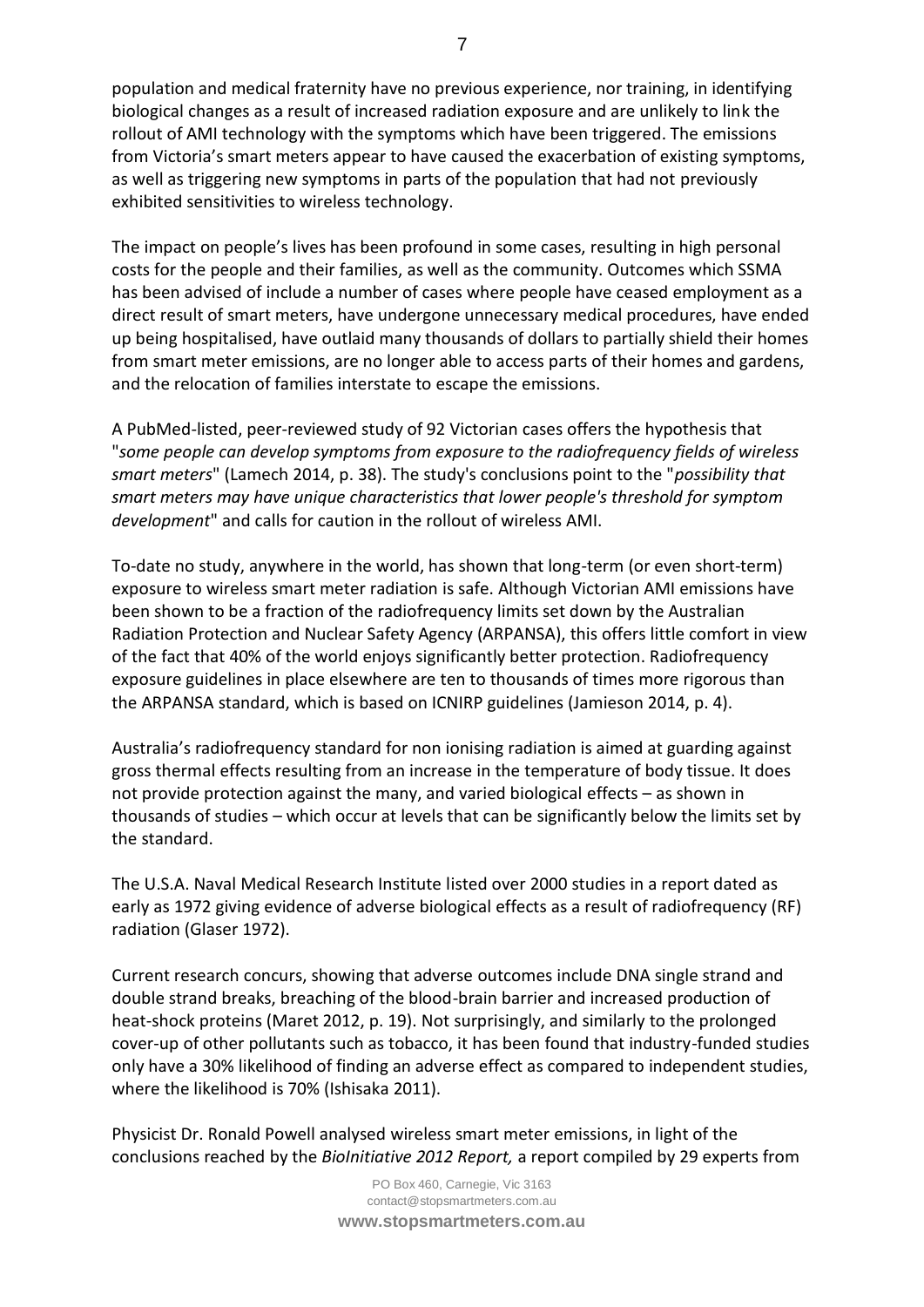ten countries which reviewed 1800 new scientific studies on non-ionizing radiation since the *BioInitiative 2007 Report* (which had, in turn, reviewed over 2,000 studies). He concluded that the power density at 100 metres from a smart meter is "*higher than the power density that triggered biological effects in 6 of the 67 studies*" which he considered. His analysis also showed that the RF power density from a smart meter does not drop down to the level of the RF exposure limits proposed by the *BioInitiative 2012 Report* until distances of *180 to 200 metres* from a smart meter are reached (Powell, 2013, p. 12). This may explain why some individuals are being adversely affected by emissions from neighbouring smart meters, even when they do not have a smart meter.

#### **III. Potential health risks associated with Home Area Networks**

Home Area Networks (HANs), in conjunction with Home Display Units, are often seen as being a fundamental component in schemes aimed at altering energy consumption patterns. It is noted that Jemena had a project funded under the existing innovation allowance to launch its Energy Portal Project (Australian Energy Market Commission 2015, page 36).

#### The project summary stated that:

'The energy portal is designed to enhance the demand management capability of consumers. It uses Advanced Metering Infrastructure technology to provide near real time consumption information to consumers.

The innovation allowance expenditure was used to launch the portal and on enhancements to improve its functionality.'

Promotion of the energy portal ignores the fact that it is already possible for consumers to obtain this information, albeit for one appliance at a time, through the purchase of inexpensive plug-in devices.

More worrying, is that promotion of HANs implies that the government is encouraging increased microwave traffic within homes. This is particularly problematic, because of the increased unpredictability of wave movement, due to the likelihood of smooth surfaces (such as is found in kitchens) causing wave reflection and therefore increased field strengths (Smith 2013, p. 12).

Elsewhere in the world a number of authorities and institutions have taken a precautionary approach in regards to the use of wireless enabled devices. For instance, the French national library announced in 2007 that it was replacing all Wi-Fi connections with wired connections due to health issues (Bibliothèque Nationale de France 2008). Russia's peak radiation authority issued a statement in 2012 warning against children's exposure to wireless emissions in kindergartens and schools (Russian National Committee on Non-Ionizing Radiation Protection 2012) as their bodies are at particular risk of absorbing radiation. Legislation, which was two years in the making, was passed this year in France banning wireless devices in '*the spaces dedicated to the care, resting and activities of children under 3 years'* and requiring wireless internet in elementary schools to be disabled when not in use for teaching purposes (Le Hir 2015).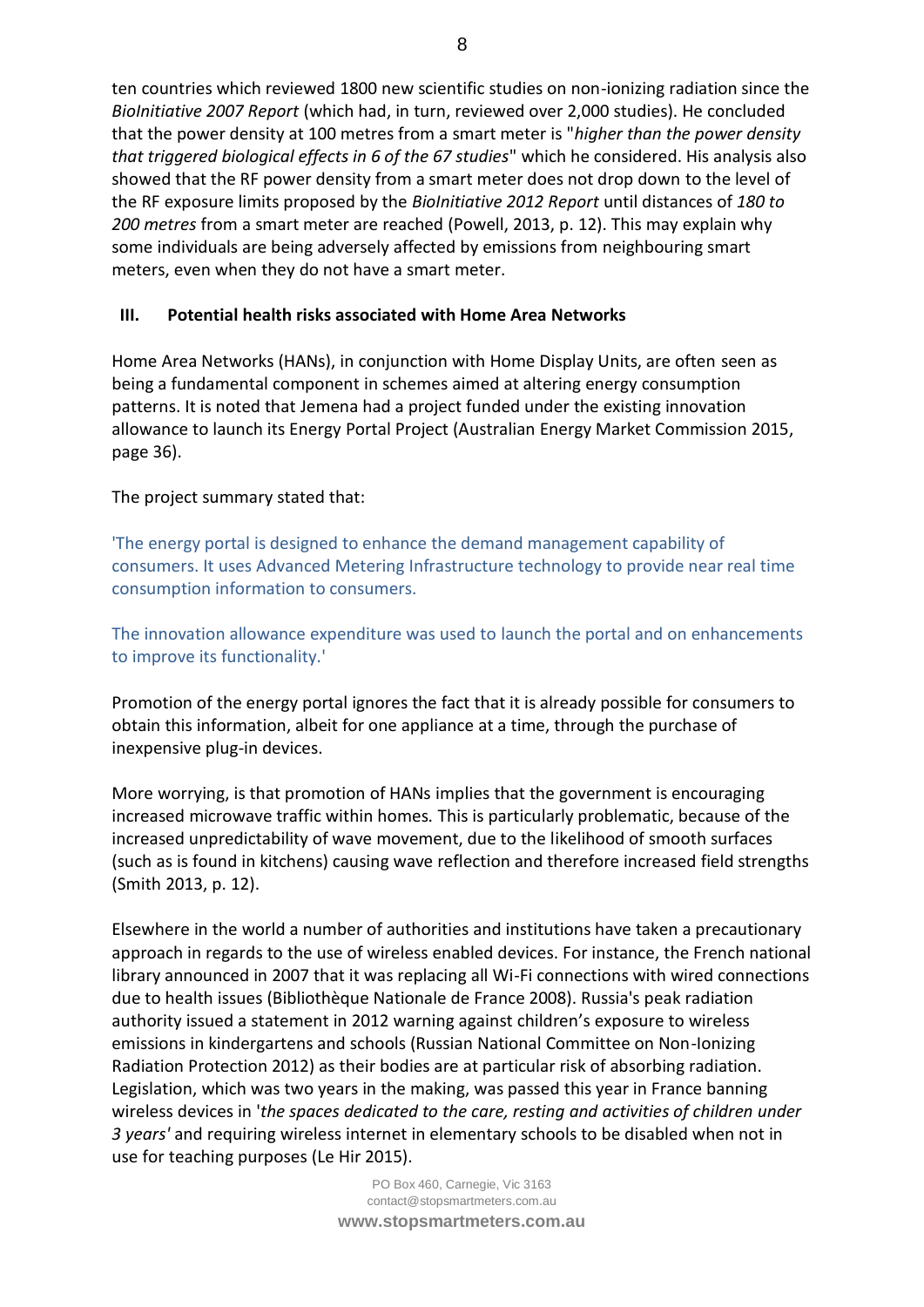Given that pulsed microwave transmissions from wireless Advanced Metering Infrastructure irradiate the population 24/7, unlike other wireless devices which allow an element of choice over exposure patterns, and given the possibility that Australia will also catch up with world best-practice in the future, encouraging investment in infrastructure which may become subject to stricter controls does not appear to be in the long term interests of consumers.

Deploying wireless AMI in Australia is of particular concern due to the high levels of housing stock with electricity meters operating in close conjunction to where people are sleeping. According to Dr. Dart et al., in a report titled *Biological and Health Effects of Microwave Radio Frequency* [RF] *Transmissions,* which was prepared in response to a proposal to establish a wireless AMI network, "*Nocturnal exposures are more problematic than daytime exposures, because of RF's potential to suppress nocturnal melatonin secretion and disturb sleep, and because night is the time when we rest and heal from stresses (including oxidative stress*)" (Dart et al. 2013, p. iii).

# **Deployment of AMI impacts the security of electricity supply**

The National Electricity Law (NEL) includes in its objective the promotion of efficient investment and operation of electricity services for the long-term interests of consumers of electricity with respect to security of supply of electricity and the reliability and security of the national electricity system.

Factors which adversely affect security of electricity supply due to AMI deployment follow.

### **I. Increased vulnerability of supply due to electromagnetic pulse events**

Wireless networks, which in turn rely on a host of computer-controlled infrastructure, are by their very nature considerably more vulnerable to solar electromagnetic pulse (EMP) events, man-made high altitude nuclear (HEMP) and non-nuclear EMP events than electromechanical devices and cabled networks. The UK House of Commons' Defence Committee views space weather as a global threat as a direct consequence of our vastly increased reliance on computer-based technology, with the UK National Security Council classifying space weather as a Tier 1 risk (Stop Smart Meters Australia, 2012, p. 3).

SSMA believes the AEMC needs to take into account the increased vulnerability to supply that a transfer to AMI technology entails as a result of either environmental or deliberate electromagnetic pulse interference.

### **II. Increased vulnerability of supply due to hacking**

In addition, cyber experts have pointed out the high vulnerability of wireless networks to hacking, to the extent that an entire grid could be shut down or destroyed by hackers, terrorists, foreign powers or even a disgruntled employee. In a 2012 hearing before the United States Senate to examine the *Status of action taken to ensure that the electric grid Is protected from cyber attacks* it was reported that "*According to the Director of National*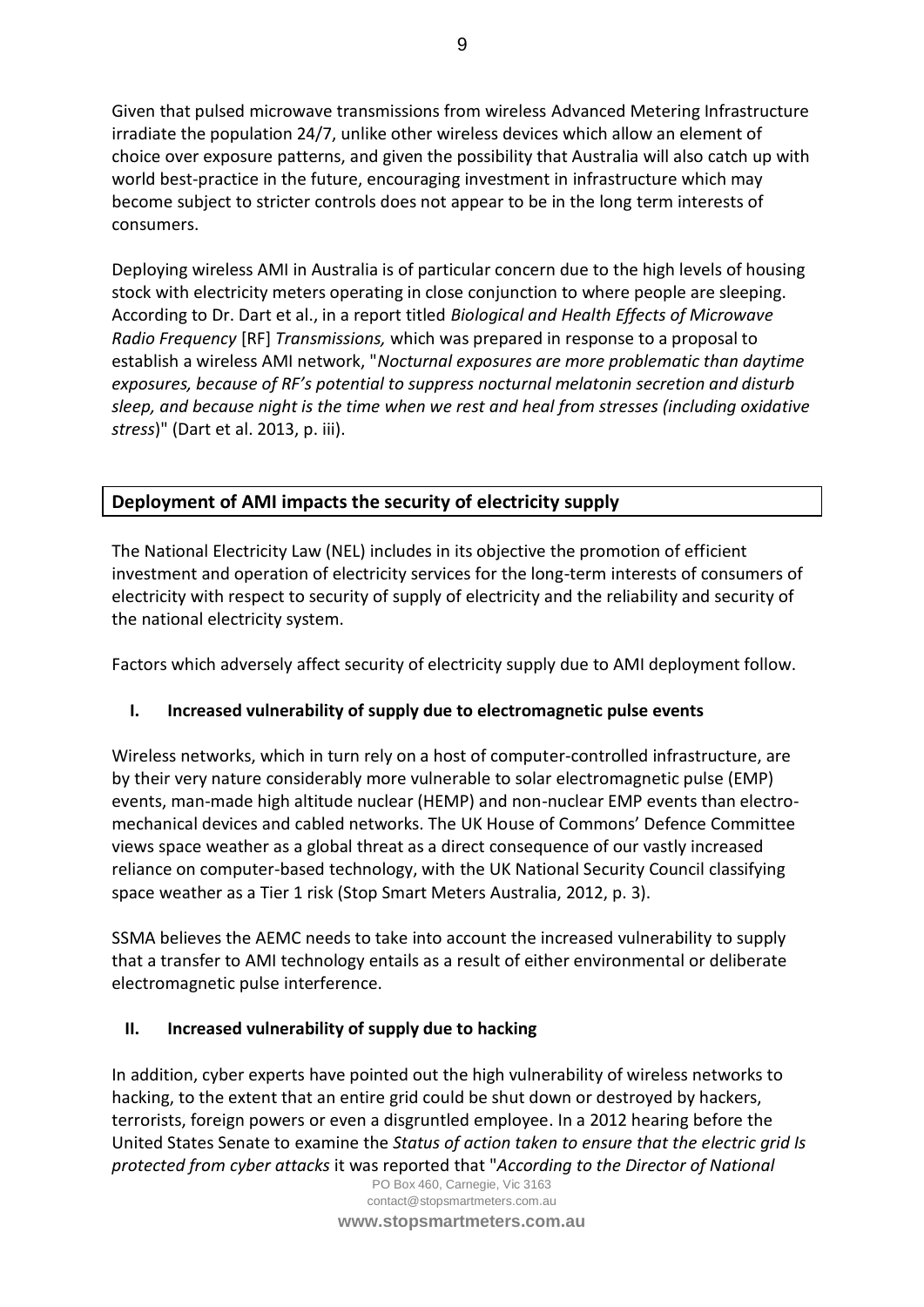*Intelligence, there's been a dramatic increase in the frequency of malicious cyber activity, targeting U.S. computers and networks, including a more than tripling of the volume of malicious software, since 2009*" (U.S. Senate 2012). It was stated that many of the hearing witnesses noted "*that you simply cannot protect an entity from all potential cyber-attacks... or the critical infrastructure we're trying to protect will become too expensive to run*."

## **III. Increased vulnerability of individual consumers**

The deployment of AMI provides unprecedented opportunities for information to be gathered about consumers. As a result of the granularity of the data, near real-time surveillance can occur, determining sleeping patterns, when a home is unoccupied, and what appliances are being used.

Although this data is of potential financial benefit to distributors for data mining by interested parties such as marketeers and law enforcers, wireless AMI also exposes consumers to a major security risk. It was reported in The Age on 25<sup>th</sup> September 2012 that "*detailed information about electricity customers' power usage, which gives insights into when a house is occupied, is being shared with third parties including mail houses, debt collectors, data processing analysts and government agencies*" (Chadwick et al. 2012).

SSMA believes that the AEMC needs to give consideration to the increased security risk to consumers as a result of the deployment of AMI.

# **AMI does not lead to energy efficiency**

Central to the justification for smart meters in demand management schemes is the assumption that time-of-use pricing will reduce power consumed at peak times.

SSMA believes that the effectiveness of implementing high peak time pricing as a means of driving down demand is a contentious issue, given the conflicting results given by trials and as borne out in actual practice. For instance, a report produced by the University of Melbourne contended that "*Time‐of‐use tariffs have had only very modest success in eliciting demand side responses in trials both overseas and in Australia. In California, for example, TOU tariffs achieved only a 4.71% reduction in peak demand in a state‐wide pilot during the summer months, while overall consumption actually increased. Moreover, the impact of TOU on consumers' energy loads waned overtime, with TOU tariffs eliciting only a 0.6% reduction in peak demand towards the end of the trial'* (McGann & Moss 2010, p. 62, emphasis added).

It appears that, although consumers initially respond to price signals, over time this response significantly wanes. On this basis, SSMA believes any success in reducing demand on the basis of TOU pricing is likely to be short-lived.

In addition, implementation of TOU tariffs discriminates against low-income people who have '*limited discretionary energy consumption and are therefore unable to switch off unwanted appliances'* (Brotherhood of St Laurence 2011, p. 5). TOU tariffs may also lead to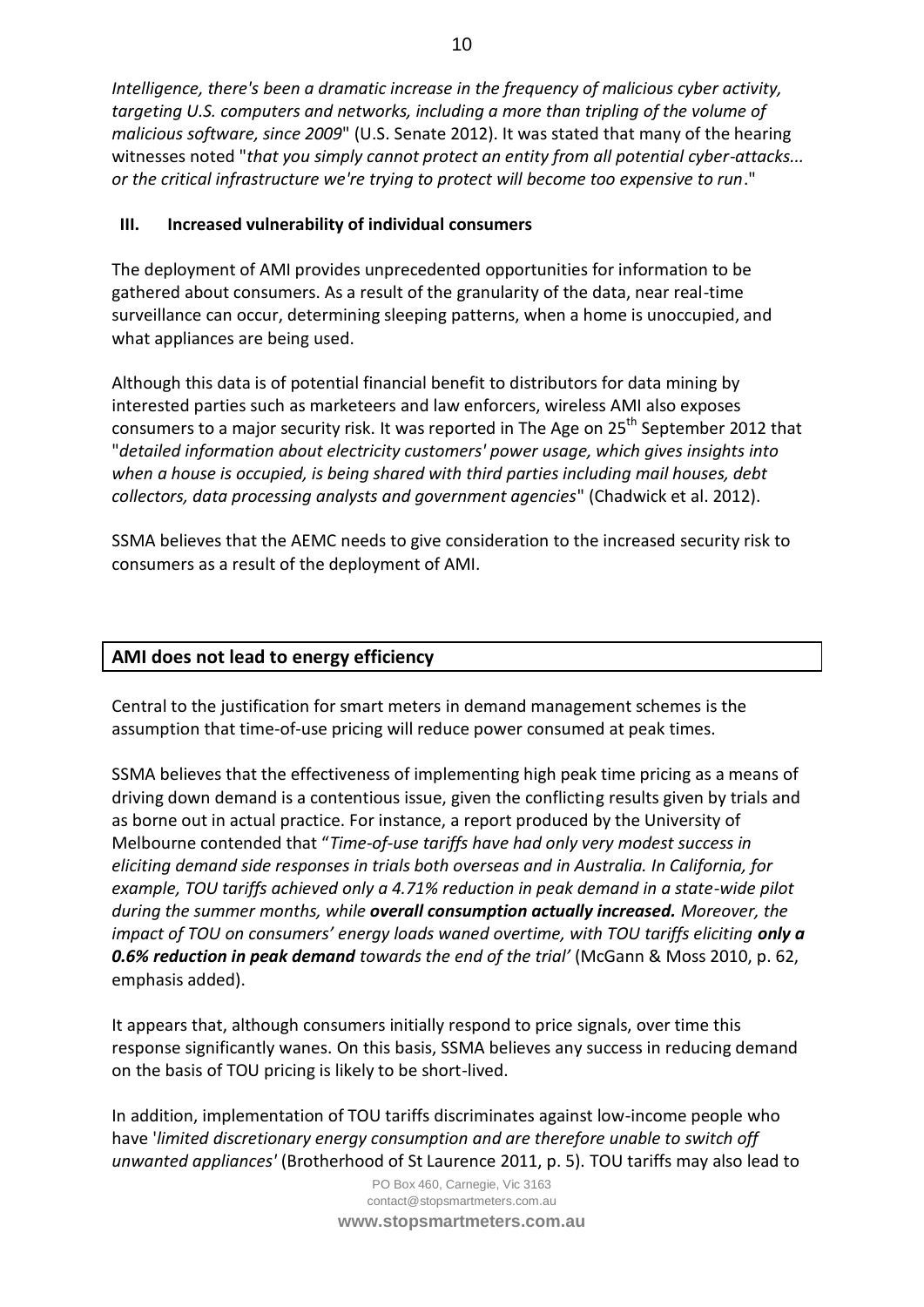an unintended cross-subsidisation of tariffs. People who remain at home during the day, such as the elderly and families with young children, and people that do not have access to the appropriate technology, may end up subsidising people such as shift workers, who are able to access lower tariffs.

More recently, Ontario's Auditor General passed scathing comment on the lack of success which its own smart meter rollout has had in reducing peak demand. The 2014 Annual Report stated:

"The Smart Metering Initiative has spent nearly \$2 billion of electricity ratepayers' money, but the intended outcomes of significantly reducing electricity peak demand usage using smart meters and time-of-use pricing (TOU) rates, and of reducing the need for new sources of power generation, have not yet been achieved. Under the initiative, ratepayers were supposed to use less electricity during peak times; as a result, Ontario would not need to immediately expand its power-generating capacity. Peak demand reduction targets set by the Ministry of Energy have not been met, ratepayers have had significant billing concerns, and ratepayers are also paying significantly more to support the expansion of powergenerating capacity while also covering the cost of the implementation of smart metering" (Office of the Auditor General of Ontario 2014, p. 6).

Unfortunately, as a *Frontier Economics Client Briefing* summed it up in response to COAG's 2012 energy reforms, which encouraged the uptake of smart meters across Australia, this amounts to *"spending more to save less"* (Sood & Price 2012, p. 1). Frontier Economics contended that the Federal energy policy which promotes smart metering ignores the evidence of its costs and benefits.

Communications technology expert, Dr Timothy Schoechle, author of *'Getting Smarter about the Smart Grid'* says that smart meters have become "*confused and conflated with the much broader concept of the smart grid*" pointing out that smart meters and their dedicated networks are primarily for the benefit of power distributors (Schoechle 2012, p. 2). Dr Schoechle's report outlines why smart meters do not lead to energy sustainability or contribute to the possibility of a more efficient and responsive grid.

#### **Alternative means of increasing energy efficiency**

Paradoxically, many of the devices, including smart meters, which are being promoted to improve energy efficiency, add to the burden of energy inefficiency due to the unintended generation of harmonics.

These higher frequencies, which can range up into the radiofrequency range, are a byproduct and serve no useful purpose. However, they take up assets (e.g. distribution and transmission lines), ultimately meaning that more energy is required to compensate for the loss of Power Factor. The Institute of Electrical and Electronic Engineers (IEEE) has stated that "*Harmonic pollution is a growing problem caused by the widespread use of power supplies and other non-linear loads. It can result in power loss and equipment damage and it may also be related to environmental safety issues*" (IEEE 2011).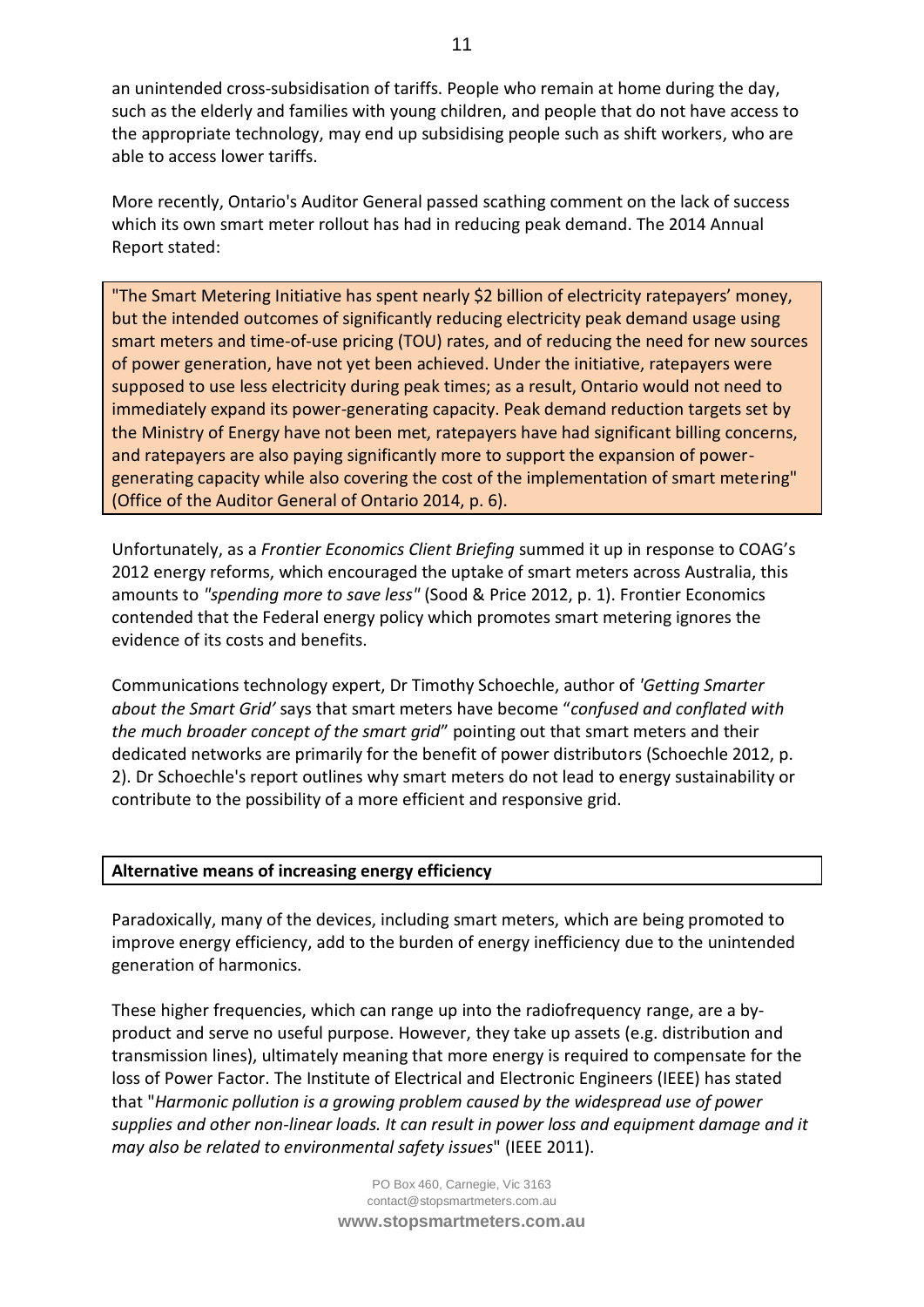In the case of smart meters, the switch-mode power supply, which provides the switching mechanism between AC and DC, is the culprit. The conversion between the two wave forms is not a seamless process, resulting in the dissipation of energy. The promulgation of higher frequencies also impacts upon biological tissue.

Dr Paul Héroux, who commenced his career involved in the design of high-voltage power lines prior to following his research interests into the effect of electromagnetic fields (EMFs) on health, believes that the solution is to migrate the electricity grid to one that is entirely configured for DC currents. He believes that the electrical industry is slowly moving in this direction. A DC grid would accommodate our growing reliance on electronics, virtually all of which require DC, as well as accommodating renewables such as solar, which generate a DC waveform.

According to Dr Héroux's McGill University text, this could lead to an outcome where there is a reduction in global energy consumption of twenty percent.

"A dc grid deployment in the future may reduce global energy consumption by 20%. As dc sources are easily paralleled, a dc network would allow easier compatibility of electrical network of all sizes: between power utilities, eliminating stability problems, and between utilities and small distributed suppliers of wind and solar energy. This would make the power grid more democratic, reliable and green. It would allow people with electric cars to easily use them in case of grid power failures.

The capacity of present power lines would increase without cost by 30% due to the fact that voltage is maximum 100% of the time on a dc network and to the elimination of the *skin effect*.

Corrosion of metallic structures (pipelines, steel reinforced concrete) by induced currents would be eliminated.

It would allow signal cables to double as power cables, reducing the number of wiring connections."

Héroux 2015, *Health Effects of Electromagnetism*, McGill Course OCCH-605, pp. 1-24.

Dr Héroux asserts that the health effects on living systems as a result of AC EMFs, which cause molecular, biologically significant oscillation (Héroux 2015, pp. 5-21), could be eliminated by a transition to DC transmission, distribution and consumption of electric power (Héroux 2015, pp. 1-24).

### **Conclusion**

SSMA contends that the proposed rule changes do not comply with the objectives of the NEL as they lack the controls to contribute to lower electricity bills for customers. The proposed rule changes also do not address emerging safety and security of supply issues.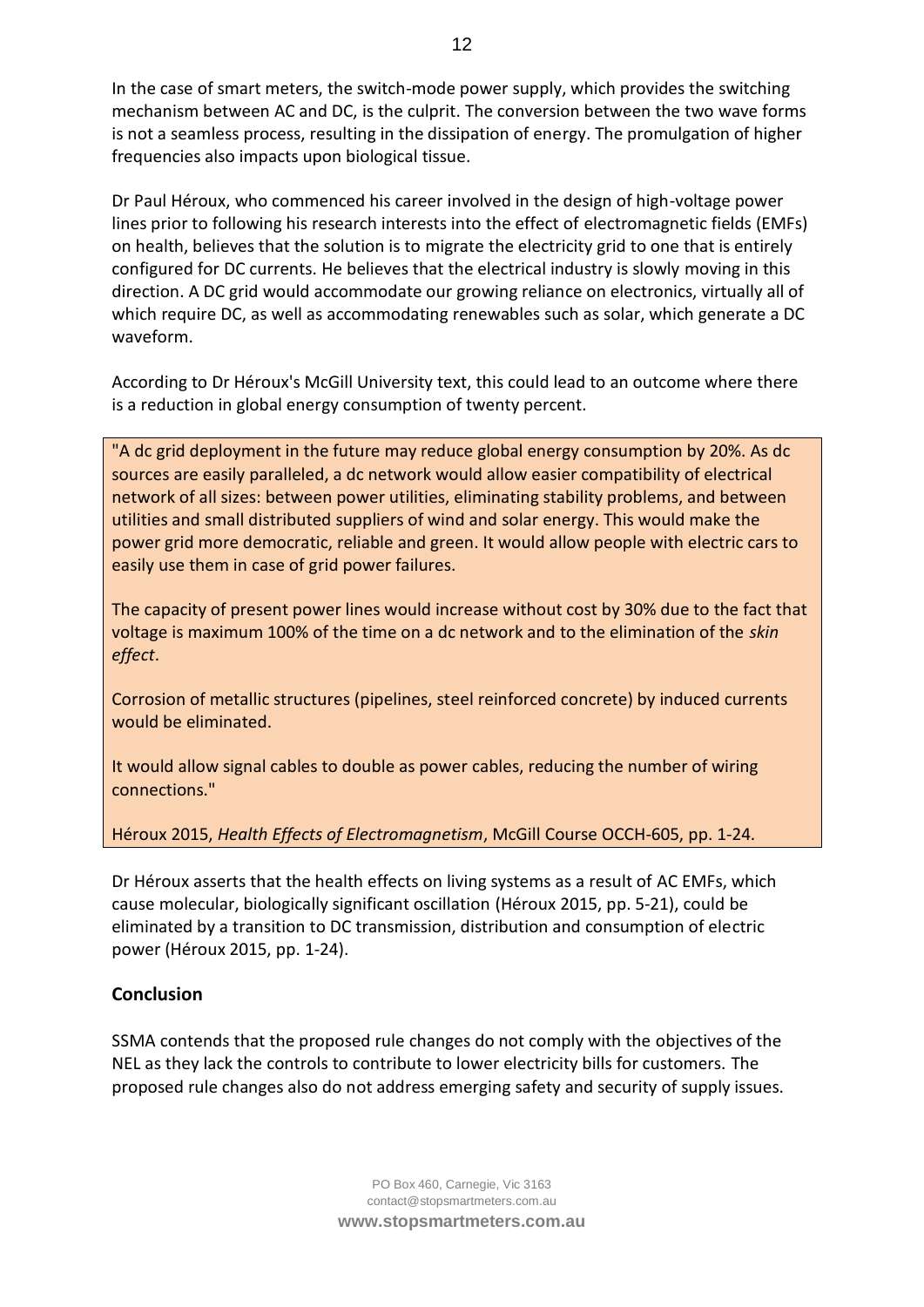SSMA believes a more holistic approach to achieving efficiencies in the supply of electricity would serve consumers' interests better. This might more usefully accommodate the rapid changes in how electricity is created and consumed.

SSMA hopes that the AEMC will give consideration to the issues which we have raised and looks forward to seeing the outcome.

Yours sincerely

 $Qf$ Jordsa

Ms Janobai Smith, BEc (Monash), Cert. EMF Testing Advocacy and Policy Advisor **Stop Smart Meters Australia Inc.**  E: [policy@stopsmartmeters.com.au](mailto:policy@stopsmartmeters.com.au)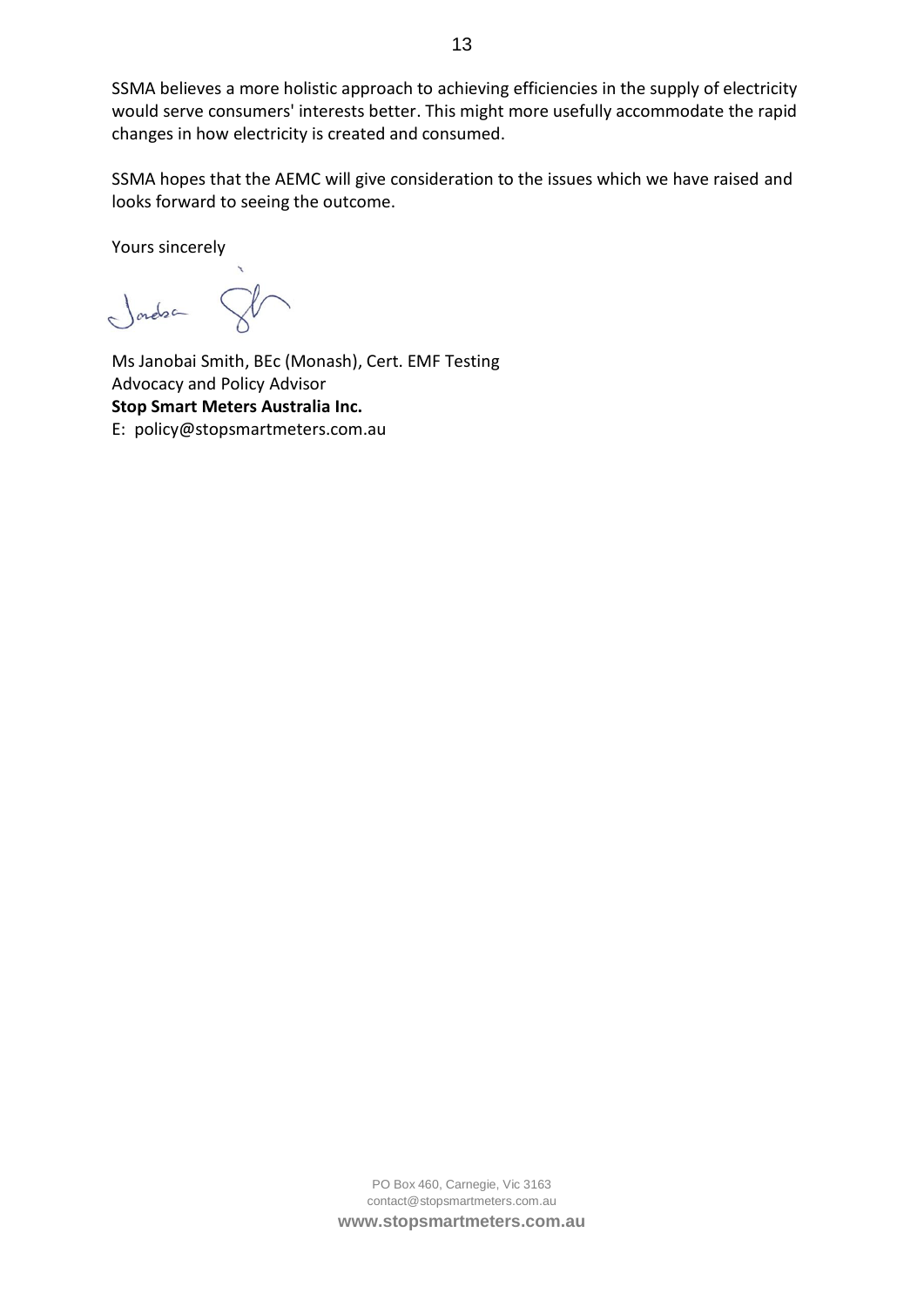## **References**

ACMA 2011, *The 900 MHz band—Exploring new opportunities, Initial consultation on future arrangement for the 900 MHz band,* Available*:*  [http://acma.gov.au/webwr/\\_assets/main/lib312085/900mhz\\_review](http://acma.gov.au/webwr/_assets/main/lib312085/900mhz_review-exploring_new_opportunities.pdf)[exploring\\_new\\_opportunities.pdf](http://acma.gov.au/webwr/_assets/main/lib312085/900mhz_review-exploring_new_opportunities.pdf)

AER 2014, Determination, *Advanced Metering Infrastructure 2015 revised charges*, 12 December 2014, Available: http://www.aer.gov.au/sites/default/files/AMI%202015%20charges%20determination%20- %20for%20publication%20%5BPDF%5D\_0.PDF

AusNet Services 2014, *Advanced Metering Infrastructure Program (AMI) Update,* ASX and SGX-ST Release, 24 September 2014, Available:

http://www.ausnetservices.com.au/CA257D1D007678E1/Lookup/ASX2014/\$file/AMIProgramUpdat e.pdf

Australian Energy Market Commission 2015, AEMC 202015, *Demand Management Incentive Scheme*, Consultation Paper, 19 February 2015, Sydney, Available: http://aemc.gov.au/Rule-Changes/Demand-Management-Embedded-Generation-Connection-I/Pending/AEMC-Documents- (1)/Consultation-paper.aspx

Bibliothèque Nationale de France 2008, *Press Release,* Available[: http://www.next](http://www.next-up.org/pdf/PressReleaseFranceNationalLibraryBNFisGivingUpWiFi03042008.pdf)[up.org/pdf/PressReleaseFranceNationalLibraryBNFisGivingUpWiFi03042008.pdf](http://www.next-up.org/pdf/PressReleaseFranceNationalLibraryBNFisGivingUpWiFi03042008.pdf)

Brotherhood of St Laurence 2011, *Submission to the Department of Treasury and Finance – Review of the Advanced Metering Infrastructure,* Available: http://www.bsl.org.au/pdfs/BSL\_subm\_DTF\_review\_of\_advanced\_metering\_infrastructure\_2011.pd f

CBC 2014, SaskPower to remove 105,000 smart meters following fires, *CBC Radio-Canada website*, Available: [http://www.cbc.ca/news/canada/saskatchewan/saskpower-to-remove-105-000-smart](http://www.cbc.ca/news/canada/saskatchewan/saskpower-to-remove-105-000-smart-meters-following-fires-1.2723046)[meters-following-fires-1.2723046](http://www.cbc.ca/news/canada/saskatchewan/saskpower-to-remove-105-000-smart-meters-following-fires-1.2723046)

Chadwick, V. Butt, C. & Cook, H. 2012, Smart meter data shared far and wide, *The Age*, September 23 2012, Available: http://www.theage.com.au/it-pro/government-it/smart-meterdata-shared-far-and-wide-20120922-26dvp.html

Collier, K. 2011, Angry owners blame smart meters as costly gadgets blow, *Herald Sun*, 4 June 2011, Available: [http://www.heraldsun.com.au/news/more-news/homes-in-a-fix-after-getting-smart](http://www.heraldsun.com.au/news/more-news/homes-in-a-fix-after-getting-smart-meters/story-fn7x8me2-1226069016155)[meters/story-fn7x8me2-1226069016155](http://www.heraldsun.com.au/news/more-news/homes-in-a-fix-after-getting-smart-meters/story-fn7x8me2-1226069016155)

Dart, P., Cordes, K., Elliott, A., Knackstedt, J., Morgan, J., Wible, P. & Baker, S. 2013, *Biological and Health Effects of Microwave Radio Frequency Transmissions, A Review of the Research Literature,* A Report to the Staff and Directors of the Eugene Water and Electric Board, June 4, 2013, Available: http://www.national-toxic-encephalopathy-foundation.org/wp-

content/uploads/2012/01/Biological\_and\_Health\_Effects\_of\_Microwave\_Radio\_Frequency\_Transmi ssions.pdf

Deloitte 2011, *Advanced Metering Infrastructure Cost Benefit Analysis report,* Available:

14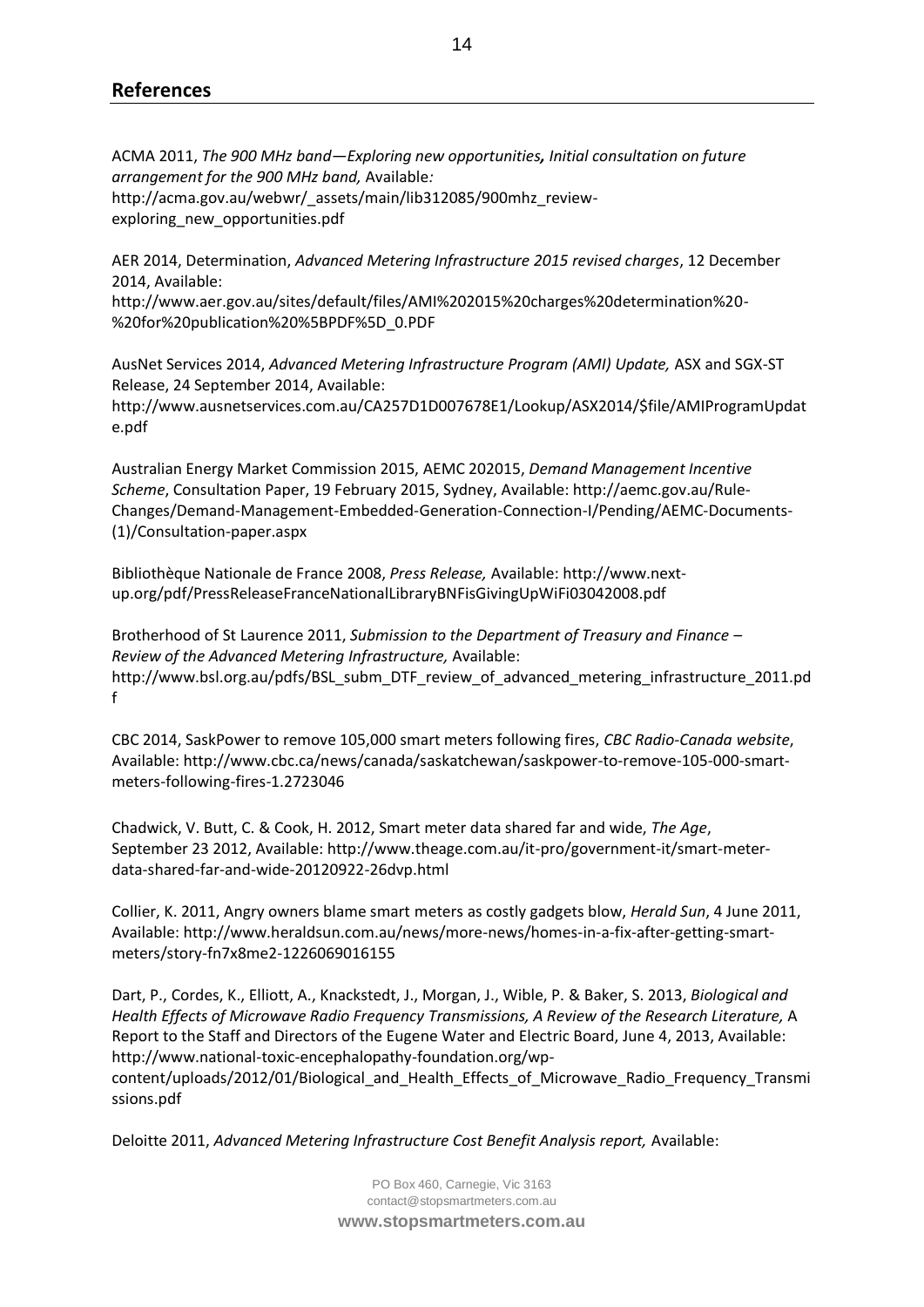[http://www.smartmeters.vic.gov.au/\\_\\_data/assets/pdf\\_file/0003/138927/Deloitte-Final-CBA-2-](http://www.smartmeters.vic.gov.au/__data/assets/pdf_file/0003/138927/Deloitte-Final-CBA-2-August.pdf) [August.pdf](http://www.smartmeters.vic.gov.au/__data/assets/pdf_file/0003/138927/Deloitte-Final-CBA-2-August.pdf)

ENA 2011, Comment in response to the Australian Communications and Media Authority's (ACMA) discussion paper *The 900 MHz band – exploring new opportunities*. Available: [http://www.acma.gov.au/webwr/\\_assets/main/lib312085/energy\\_networks\\_assoc-](http://www.acma.gov.au/webwr/_assets/main/lib312085/energy_networks_assoc-900_mhz_review.pdf)900 mhz review.pdf

Glaser, Z. Revised 20 April 1972, *Bibliography of Reported Biological Phenomena ('Effects') and Clinical Manifestations attributed to Microwave and Radio-frequency Radiation*, Research Report, Project MF12.524.015-0004B, Report No.2, Naval Medical Research Institute, Bethesda Maryland, Available: [http://www.magdahavas.com/wordpress/wp](http://www.magdahavas.com/wordpress/wp-content/uploads/2011/06/Glaser_1972_shortened.pdf)[content/uploads/2011/06/Glaser\\_1972\\_shortened.pdf](http://www.magdahavas.com/wordpress/wp-content/uploads/2011/06/Glaser_1972_shortened.pdf)

Héroux 2015, *Health Effects of Electromagnetism*, McGill Course OCCH-605, Available (12 MB): <http://www.invitroplus.mcgill.ca/Health%20Effects%20of%20ElectroMagnetism%202014.pdf>

IEEE 2011*, IEEE to Develop Standards Limiting Insertion of Harmonics into Power Grid,* Press Release, Available:<http://standards.ieee.org/news/2011/harmonic.html>

Ishisaka, N., January 2011, UW Scientist Henry Lai Makes Waves in the Cell Phone Industry*, Seattle Magazine,* Available:<http://www.seattlemag.com/article/nerd-report/nerd-report>

Isotrope Wireless 2013, *Report on Examination of Selected Sources of Electromagnetic Fields at Selected Residences in Hastings-on-Hudson,* November 23, 2013, Available: [http://stopsmartmetersny.org/images/Report\\_on\\_Examination\\_of\\_Selected\\_Sources\\_of\\_Electroma](http://stopsmartmetersny.org/images/Report_on_Examination_of_Selected_Sources_of_Electromagnetic_Fields_at_Selected_Residences_20140301.pdf) [gnetic\\_Fields\\_at\\_Selected\\_Residences\\_20140301.pdf](http://stopsmartmetersny.org/images/Report_on_Examination_of_Selected_Sources_of_Electromagnetic_Fields_at_Selected_Residences_20140301.pdf)

Jamieson, I. 2014, *RF / Microwave Radiation Risk Awareness* (Abridged Version), Available: http://www.takebackyourpower.net/wp-content/uploads/2014/09/EMF\_Report\_140721-Isaac-Jamieson.pdf

Lamech, F. 2014, Self-reporting of Symptom development from Exposure to Radiofrequency Fields of Wireless Smart Meters in Victoria, Australia: A Case Series, *[Altern Ther Health Med.](http://www.ncbi.nlm.nih.gov/pubmed/25478801) 2014 Nov;20(6):28-39*, Available:<http://www.ncbi.nlm.nih.gov/pubmed/25478801>

Le Hir, P., trans. by Fauteux, A. 2015, France law bans Wi-Fi in daycares, restricts wireless infrastructure, *Le Monde,* 29 January 2015, Translation available *Take Back Your Power website*: [http://www.takebackyourpower.net/news/2015/02/01/france-new-law-bans-wifi-in-daycares](http://www.takebackyourpower.net/news/2015/02/01/france-new-law-bans-wifi-in-daycares-restricts-wireless-infrastructure/)[restricts-wireless-infrastructure/,](http://www.takebackyourpower.net/news/2015/02/01/france-new-law-bans-wifi-in-daycares-restricts-wireless-infrastructure/) Original available *Le Monde website*: http://www.lemonde.fr/planete/article/2015/01/29/une-loi-pour-encadrer-l-exposition-auxondes\_4565339\_3244.html

[Lerchl,](http://www.sciencedirect.com/science/article/pii/S0006291X15003988) A. , Klose, M., Grote, K., Wilhelm, A. F. X., Spathmann, O., Fiedler, T., Streckert, J., Hansen, V., Clemens, M. 2015, Tumor promotion by exposure to radiofrequency electromagnetic fields below exposure limits for humans, *Biochemical and Biophysical Research [Communications,](http://www.sciencedirect.com/science/journal/0006291X)*  [doi:10.1016/j.bbrc.2015.02.151,](http://dx.doi.org/10.1016/j.bbrc.2015.02.151) Available: <http://www.sciencedirect.com/science/article/pii/S0006291X15003988>

McGann, M. & Moss, J. 2010, *Smart Meters, Smart Justice? Energy, Poverty and the Smart Meter Rollout,* The University of Melbourne, Available: [http://www.socialjustice.unimelb.edu.au/Research/smart\\_meters\\_smart\\_justice.pdf](http://www.socialjustice.unimelb.edu.au/Research/smart_meters_smart_justice.pdf)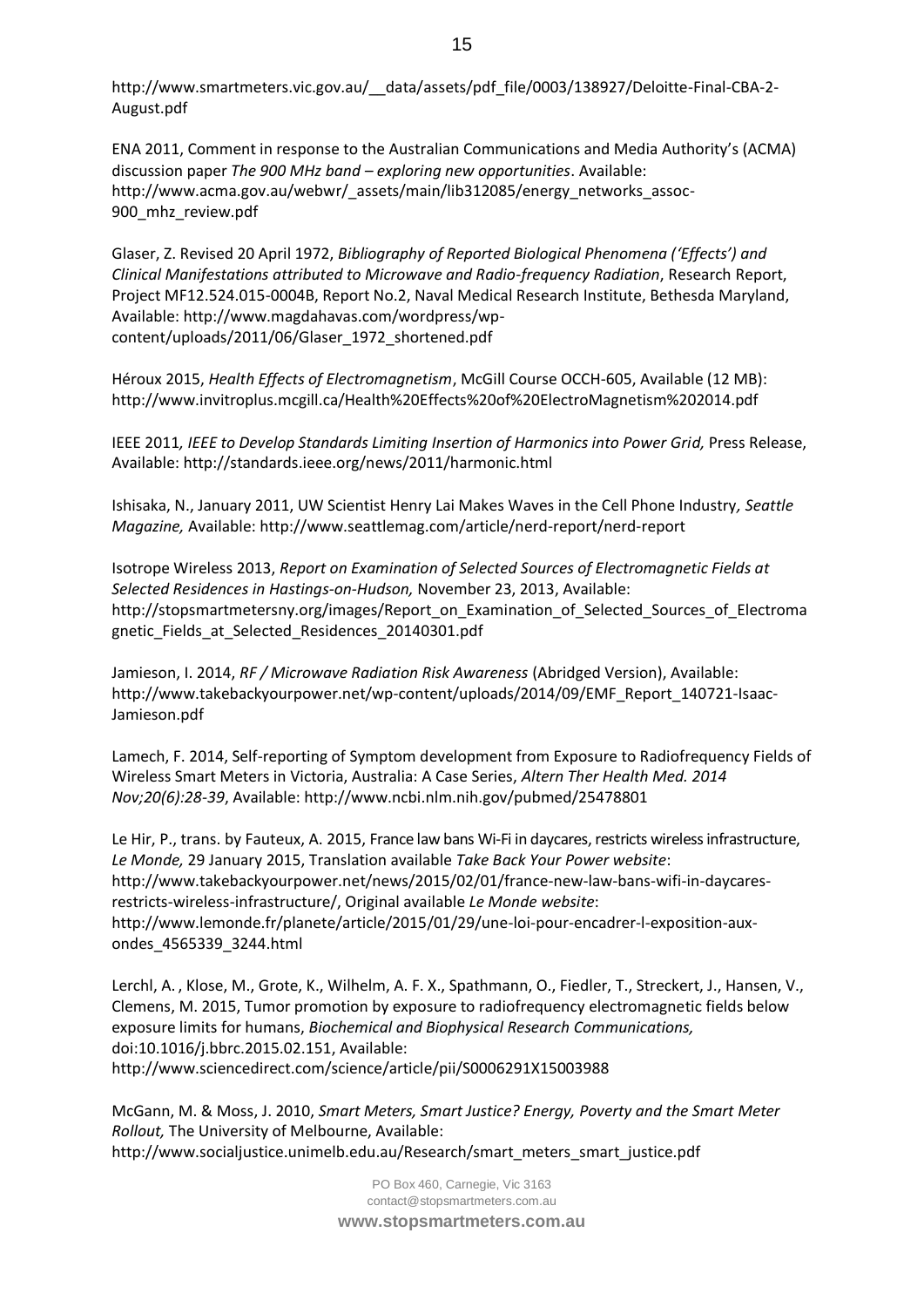Maret, K. 2012, Commentary on Questions by David M. Aaron Esq. associated with FortisBC Inc., Application for a Certificate of Public Convenience and Necessity for the Advanced Metering Infrastructure Project, ~ Project No. 3698682, By Karl H. Maret, January 23, 2012, Available: http://citizensforsafetechnology.org/uploads/scribd/11%20-

%20Maret%20Commentary%20on%20Questions%20by%20D.%20Aaron%20about%20FortisBC%20A MI%20application%201-23-2013.pdf

Metering International 2014, Smart meter fires: Lakeland Electric recalls 10.5k Sensus meters, *Metering.com website*, Available: http://www.metering.com/smart-meter-fires-lakeland-electric-recalls-10-5k-sensus-meters/

NSTAR Electric Company and Western Massachusetts Electric Company 2014, *D.P.U. 12-76-A – Investigation into Modernization of the Electric Grid,* Filed comments, Available: [http://haltmasmartmeters.org/wp-content/uploads/2014/01/NSTAR\\_R12-76-Comments-7986-](http://haltmasmartmeters.org/wp-content/uploads/2014/01/NSTAR_R12-76-Comments-7986-POSTED01172014_HIGHLIGHTED.pdf) [POSTED01172014\\_HIGHLIGHTED.pdf](http://haltmasmartmeters.org/wp-content/uploads/2014/01/NSTAR_R12-76-Comments-7986-POSTED01172014_HIGHLIGHTED.pdf)

Office of the Auditor General of Ontario 2014, *Annual Report 2014*, Available: http://www.auditor.on.ca/en/reports\_en/en14/2014AR\_en\_web.pdf

Pacific Gas and Electric Company 2011, *Pacific Gas And Electric Company's Response To Administrative Law Judge's October 18, 2011 Ruling Directing It To File Clarifying Radio Frequency Information*, Available: [http://takebackyourpower.net/wp-content/uploads/2012/04/Smart-Meter-](http://takebackyourpower.net/wp-content/uploads/2012/04/Smart-Meter-Health-14000-to-190000.pdf)[Health-14000-to-190000.pdf](http://takebackyourpower.net/wp-content/uploads/2012/04/Smart-Meter-Health-14000-to-190000.pdf)

Powell, R. 2013, *Biological Effects from RF Radiation at Low-Intensity Exposure, based on the BioInitiative 2012 Report, and the Implications for Smart Meters and Smart Appliances,* Available: http://emfsafetynetwork.org/wp-content/uploads/2013/08/Biological-Effects-From-RF-Radiationand-Implications-for-Smart-Meters-June-5-2013-2.pdf

Russian National Committee on Non-Ionizing Radiation Protection 2012, *Recommendations of the Russian National Committee on Non-Ionizing Radiation Protection of the necessity to regulate strictly the use of Wi-Fi in kindergartens and schools,* Available in Appendix F, Section 22, BioInitiative 2012: [http://www.bioinitiative.org/report/wp-](http://www.bioinitiative.org/report/wp-content/uploads/pdfs/sec22_2012_Precaution_in_Action_Global_advice.pdf)

[content/uploads/pdfs/sec22\\_2012\\_Precaution\\_in\\_Action\\_Global\\_advice.pdf](http://www.bioinitiative.org/report/wp-content/uploads/pdfs/sec22_2012_Precaution_in_Action_Global_advice.pdf)

Sage, C. & Biergiel, J. J. 2010, *Wireless Smart Meters and Potential for Electrical Fires*, Available: <http://emfsafetynetwork.org/wp-content/uploads/2011/06/Smart-Meters-Risk-for-fire.pdf>

Schoechle, T. 2012, *Getting Smarter About the Smart Grid*, National Institute for Science, Law & Public Policy, Available:

[http://www.gettingsmarteraboutthesmartgrid.org/pdf/SmartGrid\\_Report\\_PDF-2012-11-26-Final.pdf](http://www.gettingsmarteraboutthesmartgrid.org/pdf/SmartGrid_Report_PDF-2012-11-26-Final.pdf)

Sickinger 2014, PGE replacing 70,000 electricity meters because of fire risk, *OregonLive.com website*, Available:

http://www.oregonlive.com/business/index.ssf/2014/07/pge\_replacing\_some\_electricity.html

Silver Spring Networks 2015, Our Industry Leading Customers Say It All, *Silver Spring Networks website*, Available:<http://www.silverspringnet.com/customers/>

Smith, J. 29 March 2013, *Smart Meters in Victoria: Information and Concerns*, Version 3, Available: https://stopsmartmetersau.files.wordpress.com/2013/11/smart-meters-in-victoria\_informationand-concerns\_version\_3.pdf